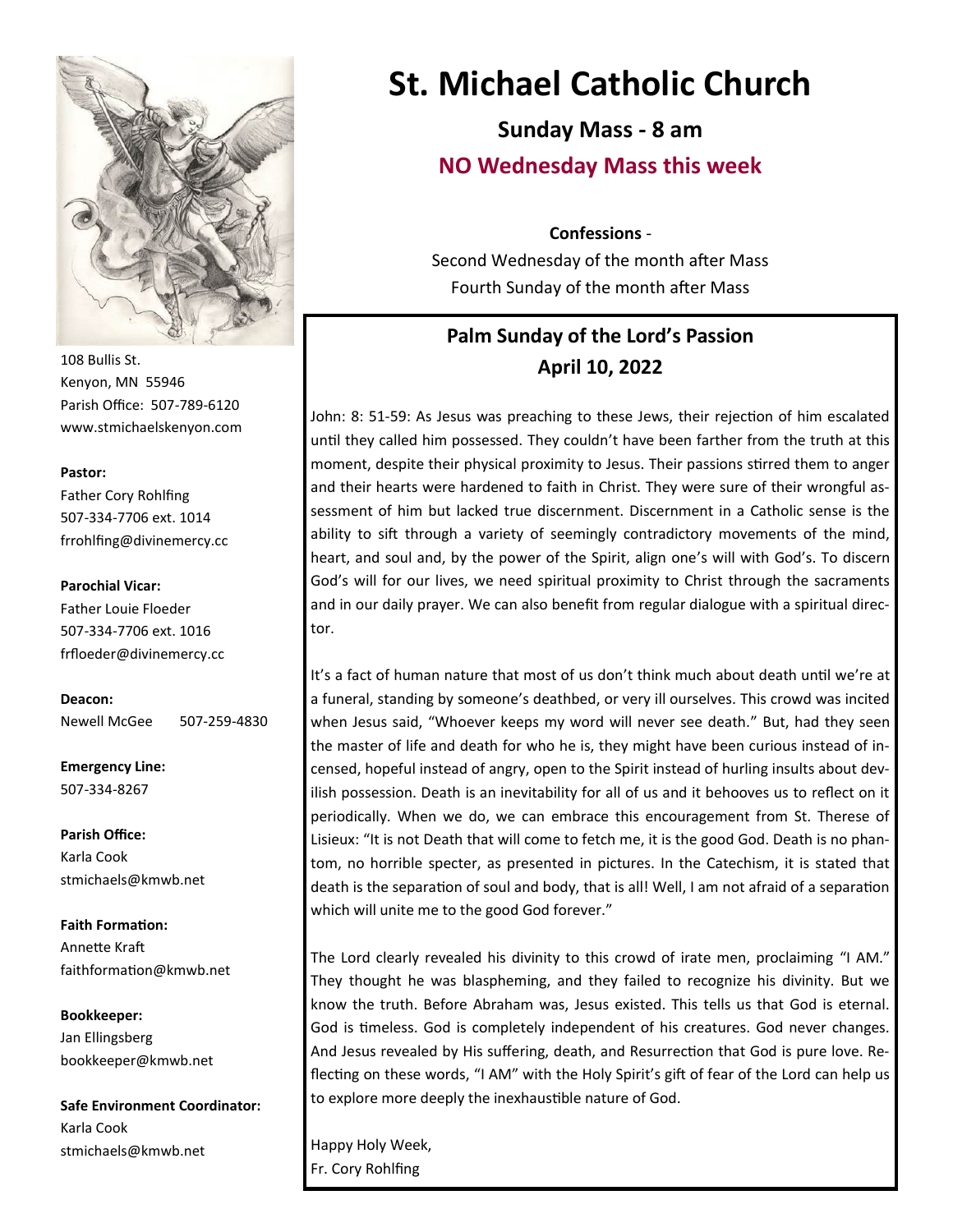Welcome to all those visiting us today. We invite everyone to continue to celebrate Mass with us at St. Michael's. Please let the parish office know if we can be of assistance to you.

|                                        |                                      | Saints of the week                        |
|----------------------------------------|--------------------------------------|-------------------------------------------|
| <b>LITURGICAL SCHEDULE</b>             |                                      | April 11 - St. Stanislaus                 |
|                                        |                                      | April 13 - St. Martin I                   |
| April 14 - Holy Thursday Mass 7:00 pm  |                                      | April 16 - St. Bernadette                 |
| Reader:                                | Lou Breimhurst                       |                                           |
| Ushers:                                | Marv Donkers & Jason Hoaglund        |                                           |
| Servers:                               | Izzy Chmelik, Jett Smith,            |                                           |
|                                        | Ryan LaCanne, & Serenity Overholt    | <b>CONTRIBUTIONS</b>                      |
|                                        |                                      | April 3, 2022                             |
| April 15 - Good Friday Service 3:00 pm |                                      | <b>Adult Envelopes:</b><br>1300.00<br>\$. |
| Reader:                                | Georgia Quamme                       | Loose Plate:<br>\$<br>77.00               |
| Ushers:                                | Greg Dapper & Tim LaCanne            |                                           |
| Servers:                               | Greyson Overholt & Serenity Overholt | <b>IMPORTANT UPCOMING DATES</b>           |
|                                        |                                      |                                           |
| April 17 - Easter Mass 8:00 am         |                                      | April 13 - NO Wednesday evening Mass      |
| Reader:                                | Laura Chmelik                        |                                           |
| Ushers:                                | Tom Coffman & Tim Donkers            | April 14 - Holy Thursday Mass 7:00 pm     |
| Servers:                               | Allina Mendoza & Ryan LaCanne        | Altar of Repose 8:00-10:00 pm             |
| <b>April 24</b>                        |                                      |                                           |
| Reader:                                | Penelope Parrish                     | April 15 - Good Friday Service 3:00 pm    |
| Ushers:                                | Bruce & Laura Chmelik                |                                           |
| Servers:                               | Mark Mund & Jett Smith               | April 17 - Easter Mass 8:00 am            |
|                                        |                                      | April 24 - Confessions 9:00 am            |
|                                        | April money counters:                |                                           |
|                                        | John Smith & David Mund              | May 11 - Confessions 5:30 pm              |

We pray for all our parishioners, families and friends who are in need of physical or spiritual healing, especially, Anne Haynes, Bryce Young, Don Graunke, Marian Spindler, Donna Hollund, Mike "Mac" McDonald, and Reymundo Ramirez.

We pray for those in the Armed forces, especially Sergio Jr & Angela Rodriguez, Zury Hoaglund, and Zane Hoaglund.

St. Michael the Archangel, defend us in battle, be our protection against the wickedness and snares of the devil. May God rebuke him we humbly pray; and do thou, O Prince of the Heavenly host, by the power of God, cast into hell Satan and all the evil spirits who prowl about the world seeking the ruin of souls. Amen.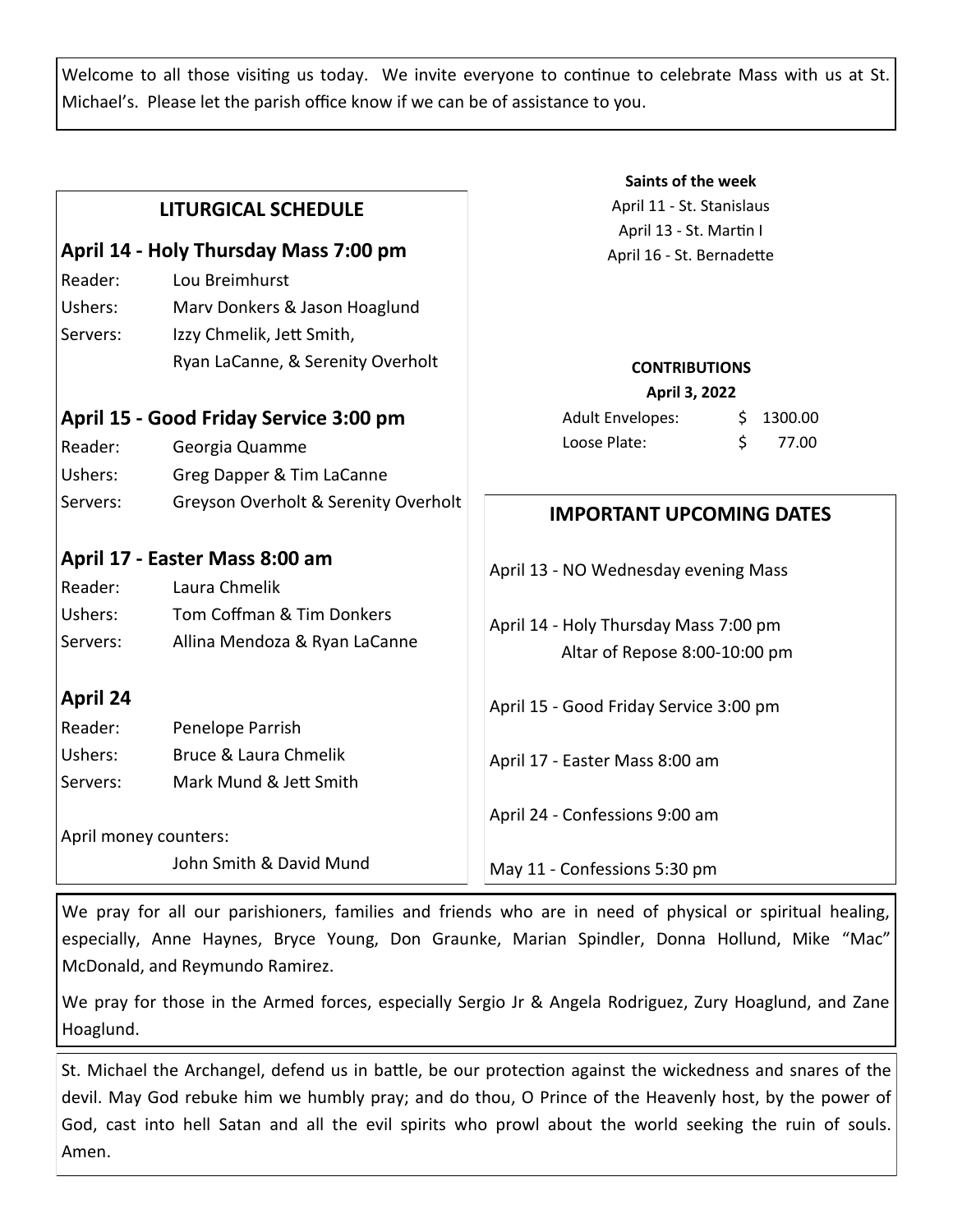## HOLY WEEK Wednesday, April 13 - NO Wednesday evening Mass



Thursday, April 14 - Holy Thursday Mass 7:00 pm, Altar of Repose 8:00 - 10:00 pm

Friday, April 15 - Good Friday Service 3:00 pm

SCHEDULE Sunday, April 17 - Easter Mass 8:00 am

\*Every person between the age of 18 and 59 (your 59th birthday begins your 60th year) must fast on Good Friday. The law of fasting requires a Catholic to reduce the amount of food eaten from normal. The Church defines this as one meal a day, and two smaller meals which if added together would not exceed the main meal in quantity.



Are you interested in growing in solidarity with our Catholic brothers and sisters in our partnership diocese of Kitui, Kenya? St. Michael's parishioners are invited to participate in the Living Water program again this year, to "Give Change and Change Lives" for those in Kitui. Through prayer, reflection, and almsgiving, parishioners will have the opportunity to grow in KITUI, KENYA PARTNERSHIP understanding about our partnership diocese.

This year, we will help support the lives of Kenyan children though Living Water: give change to provide healthy water for drinking, food, healthcare, and hygiene - truly water for life. Your help is very important this year as drought conditions worsened in 2021. More information and water bottles are available in the atrium. Thank you for your continued support of the Kitui Living Water Program.

#### **Faith Formation Director Job Opening**

St. Michael's is currently seeking a person to take over the responsibilities of the Faith Formation Director position. This position is approximately 6 hours a week but may require more certain times of the year.

Duties include: work with Faith Formation teachers, paperwork for Sacraments, curriculum development, recruit teachers, training sessions, available resource for all teachers/students, implement/plan Safe Environment, special programs/holidays throughout the year, compliance of teachers with the Essential 3, order items needed, registration, and other tasks as assigned.

For a complete job description, questions, or to apply please contact the parish office.



Please keep our youth who will be Confirmed in May in your prayers.

Molly Bauer Ryan LaCanne Noah Bauer **Allina Mendoza** Jenna Cook Jett Smith

Isabella Chmelik Greyson Overholt

*Creator Spirit, strengthen these youth with your gifts of grace, to love and serve as disciples of Christ. Grant that they may grow into the fullness of the stature of Christ. Fill them with the joy of your presence. Increase in them the fruit of your Spirit: the spirit of wisdom and understanding, the spirit of love, patience and gentleness, the spirit of wonder and true holiness.*